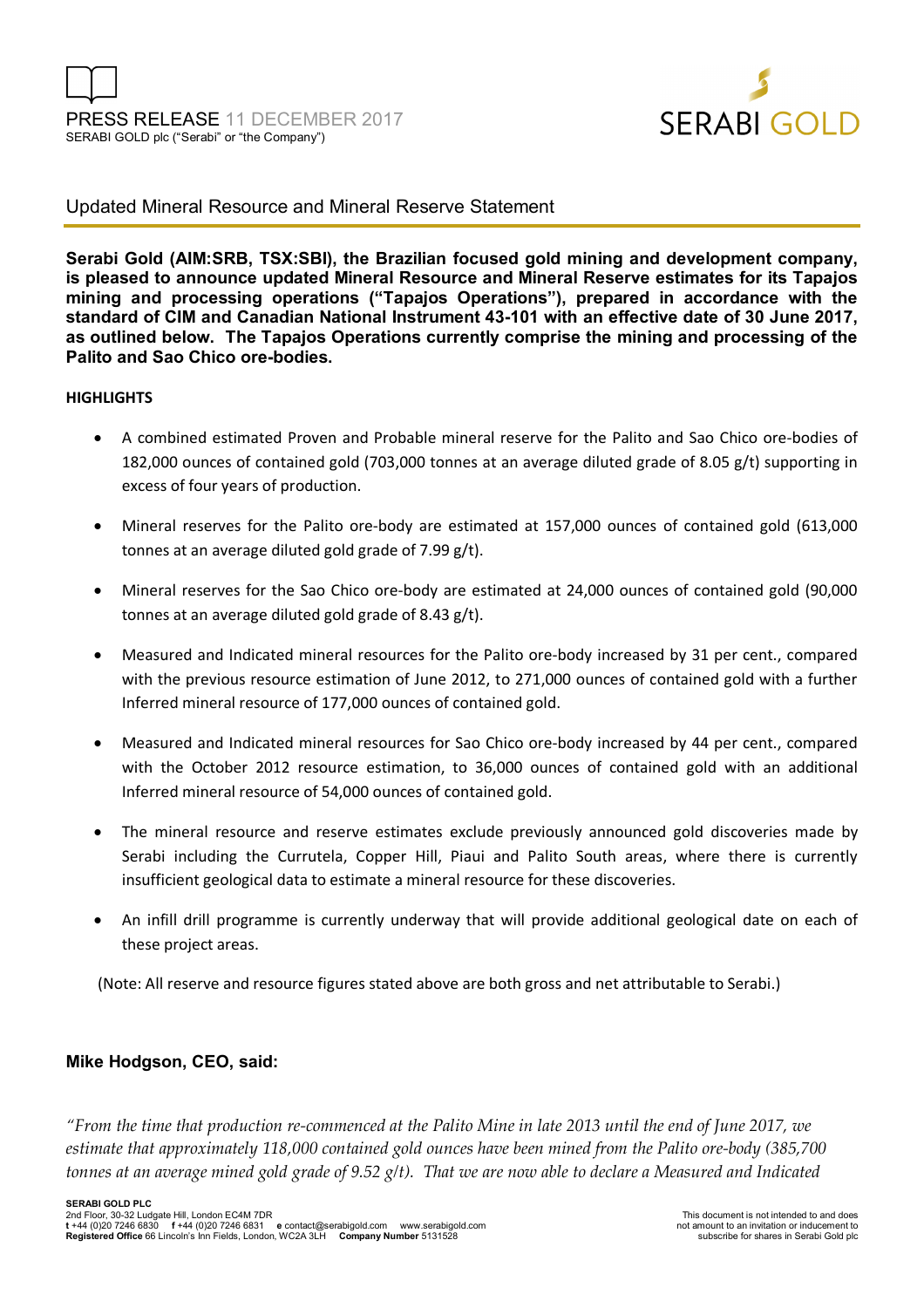



*mineral resource with an estimated 271,000 contained gold ounces as of 30 June 2017 is encouraging and demonstrates that our efforts to delineate new mineral resources with in-fill and step-out drilling programmes has been successful at Palito. This represents an increase of 31 per cent in the Measured and Indicated mineral resources compared with the last estimation of June 2012, which was undertaken prior to the re-commencement of production.* 

*"We are also encouraged by the fact that we have been able to convert a significant amount (58 per cent of the contained gold) of our Measured and Indicated mineral resources into Proven and Probable mineral reserves, which total 157,000 contained gold ounces as of 30 June 2017 (613,000 tonnes at an average diluted gold grade of 7.99 g/t).* 

*"Similarly, at the Sao Chico Mine we have mined approximately 28,000 contained gold ounces since commercial production was declared in January 2016 (89,500 tonnes at an average mined gold grade of 9.74 g/t). Again as a result of successful in-fill and step-out drilling programmes, we are pleased to report that as of 30 June 2017, the Measured and Indicated resources at Sao Chico have grown to 36,000 contained gold ounces (82,000 tonnes at an average in situ gold grade of 13.70 g/t) representing a 44 per cent improvement compared with the previous resource estimation. A significant portion of these Measured and Indicated resources (67 per cent of the contained gold) have also been converted into mineral reserves, and we are also pleased to report Proven and Probable mineral reserves totalling 24,000 contained gold ounces (90,000 tonnes at an average diluted gold grade of 8.34 g/t)."* 

 *"It is a great comfort to have significant mineral resources and mineral reserves defined at both Palito and Sao Chico, and it is a very healthy position for an underground, vein mining operation to have over four years of mineral reserves defined. This is a reflection of the investment that the Company has made in ensuring that exploration and development is completed well in advance of production, thereby generating the levels of geological data required to define new mineral resources and mineral reserves.* 

 *"This should provide comfort to stakeholders in the ability of the Company to maintain its current levels of production. We remain focussed on ensuring costs are closely controlled and on realising the potential for further improvements in operational efficiencies over the coming quarters."* 

The following mineral resource and mineral reserve tables have been provided by Mr Glen Cole of SRK Consulting (Canada) Inc. and Mr Timothy Olson of SRK Consulting (US) Inc. who are both Qualified Persons under the Canadian National Instrument 43-101.

## **Mineral Resource Estimates**

The current Mineral Resource estimates for the Palito Mine (Table 1) and Sao Chico Mine (Table 2) are based on data as at June 30, 2017.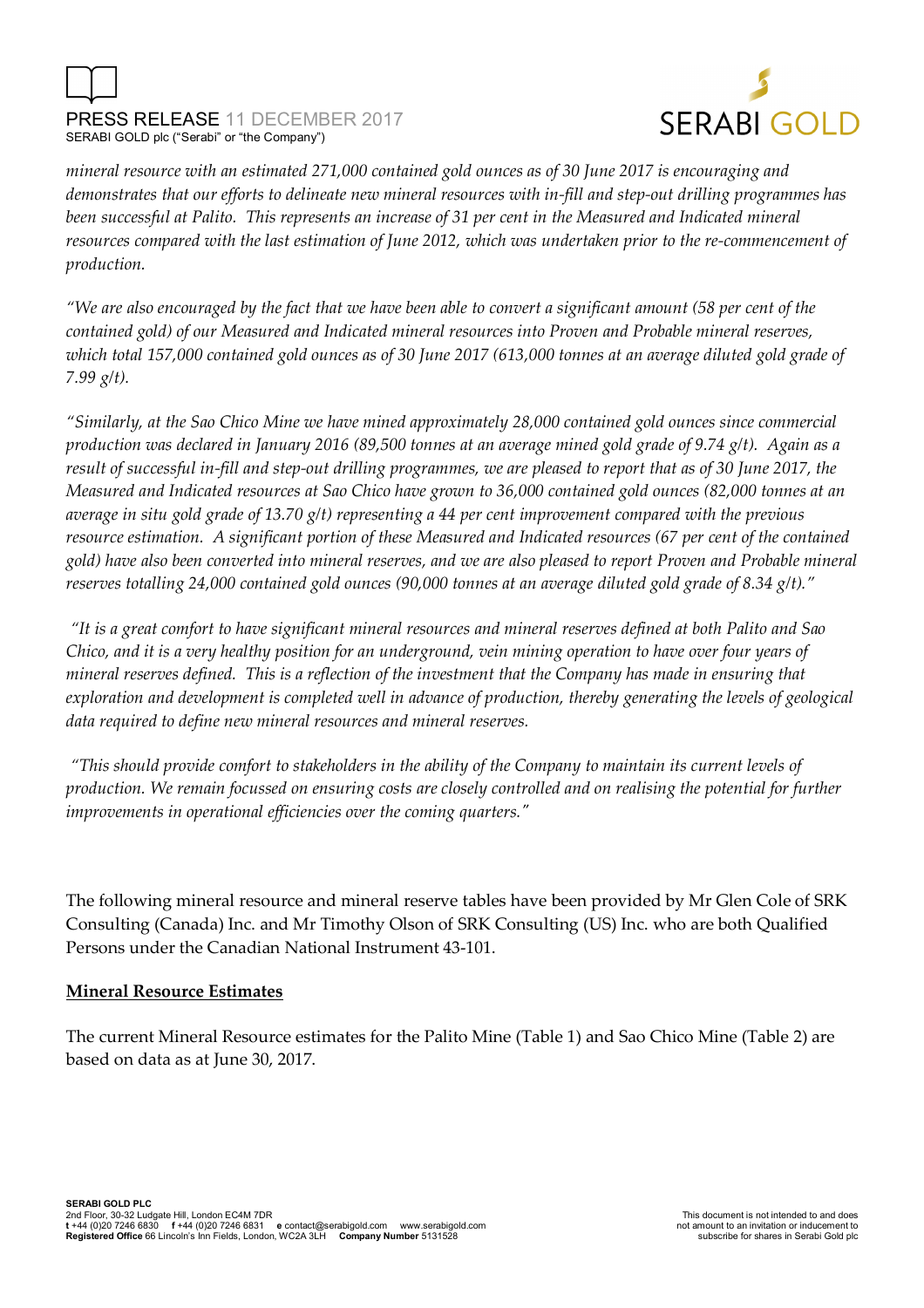

|                               | Vein<br>Width            | Quantity | Grade |               | <b>Contained Metal</b> |        |
|-------------------------------|--------------------------|----------|-------|---------------|------------------------|--------|
| Classification                |                          |          | Gold  | Copper        | Gold                   | Copper |
|                               | m                        | 000't    | g/t   | $\frac{0}{0}$ | 000'oz                 | t      |
| Underground                   |                          |          |       |               |                        |        |
| Measured                      | 0.52                     | 274      | 15.21 | 0.77          | 134                    | 2,110  |
| Indicated                     | 0.57                     | 371      | 10.91 | 0.57          | 130                    | 2,115  |
| <b>Surface Stockpiles</b>     |                          |          |       |               |                        |        |
| Measured                      |                          | 12       | 3.15  |               | $\mathbf{1}$           |        |
| <b>Tailings</b>               |                          |          |       |               |                        |        |
| Measured                      |                          | 60       | 2.70  |               | 5                      |        |
| Combined                      |                          |          |       |               |                        |        |
| Measured                      | $\overline{\phantom{a}}$ | 346      | 12.62 | 0.61          | 140                    | 2,110  |
| Indicated                     |                          | 371      | 10.91 | 0.57          | 130                    | 2,115  |
| <b>Measured and Indicated</b> |                          | 717      | 11.74 | 0.59          | 271                    | 4,225  |
| Underground                   |                          |          |       |               |                        |        |
| <b>Inferred</b>               | 0.77                     | 784      | 7.02  | 0.20          | 177                    | 1,568  |

## **Table 1 - Mineral Resource Statement, Palito Mine, Para State, Brazil, as of June 30, 2017**

Notes to Table 1:

- (1) *Mineral Resources have been rounded. Mineral Resources are not Mineral Reserves and have not demonstrated economic viability. Mineral Resources are reported inclusive of Mineral Reserves. All figures are rounded to reflect the relative accuracy of the estimates. Underground Mineral Resources are reported within classification domains inclusive of in-situ dilution at a cut-off grade of 3.10 g/t gold assuming an underground extraction scenario, a gold price of US\$1,500/oz, a 3.5:1 Brazilian Real to U.S. Dollar exchange rate, and metallurgical recovery of 91%. Polygonal techniques were used for mineral resource estimates. Surface stockpiles and tailings are reported at a cut-off grade of 1.65 g/t gold assuming a gold price of US\$1,500/oz, a 3.5:1 Brazilian Real to U.S. Dollar exchange rate, and metallurgical recovery of 78%.*
- (2) *Serabi is the operator and owns 100% of the Palito Mine such that gross and net attributable mineral resources are the same. The mineral resource estimate was prepared by the Company in accordance with the standard of CIM and Canadian National Instrument 43-101, with an effective date of 30 June 2017, and audited and approved by Mr Glen Cole of SRK Consulting (Canada) Inc., who is a Qualified Person under the Canadian National Instrument 43-101.*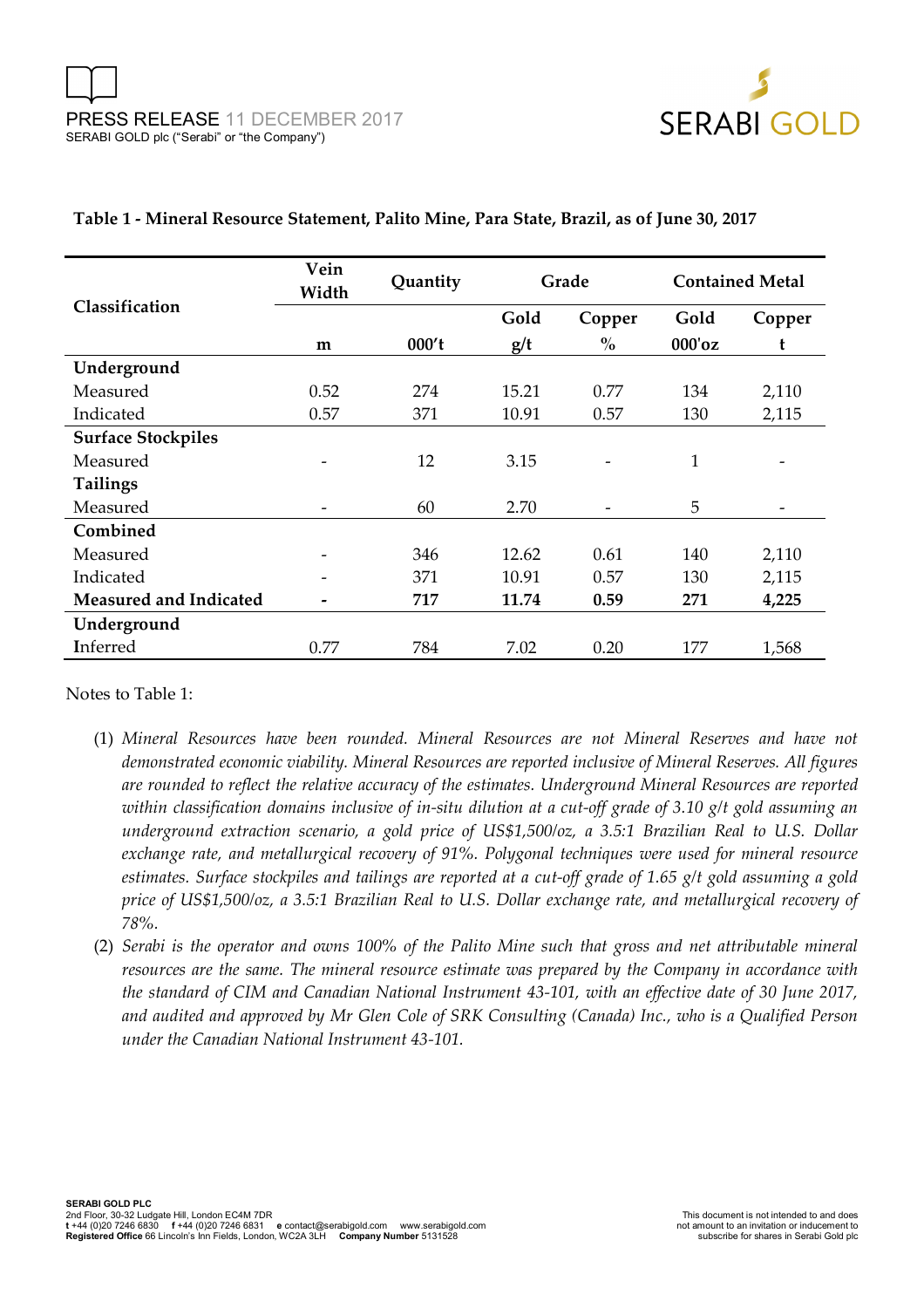

|                               | Thickness | Quantity | Grade | <b>Contained Metal</b> |
|-------------------------------|-----------|----------|-------|------------------------|
| Classification                |           |          | Gold  | Gold                   |
|                               | M         | 000't    | g/t   | 000'oz                 |
| Measured                      | 1.82      | 60       | 13.34 | 26                     |
| Indicated                     | 1.79      | 22       | 14.70 | 10                     |
| <b>Measured and Indicated</b> | 1.81      | 82       | 13.70 | 36                     |
| <b>I</b> nferred              | $1.80\,$  | 123      | 1377  | 54                     |

| Table 2 - Mineral Resource Statement, Sao Chico Mine, Para State, Brazil, as of |  |
|---------------------------------------------------------------------------------|--|
| <b>June 30, 2017</b>                                                            |  |

Notes to Table 2:

- (1) *Mineral Resources have been rounded. Mineral Resources are not Mineral Reserves and have not demonstrated economic viability. Mineral Resources are reported inclusive of Mineral Reserves. All figures are rounded to reflect the relative accuracy of the estimates. Underground Mineral Resources are reported within classification domains inclusive of in-situ dilution at a cut-off grade of 2.85 g/t gold assuming an underground extraction scenario, a gold price of US\$1,500/oz, a 3.5:1 Brazilian Real to U.S. Dollar exchange rate, and metallurgical recovery of 95%. Polygonal techniques were used for mineral resource estimates.*
- (2) *Serabi is the operator and owns 100% of the Sao Chico Mine such that gross and net attributable mineral resources are the same. The mineral resource estimate was prepared by the Company in accordance with the standard of CIM and Canadian National Instrument 43-101, with an effective date of 30 June 2017, and audited and approved by Mr Glen Cole of SRK Consulting (Canada) Inc., who is a Qualified Person under the Canadian National Instrument 43-101.*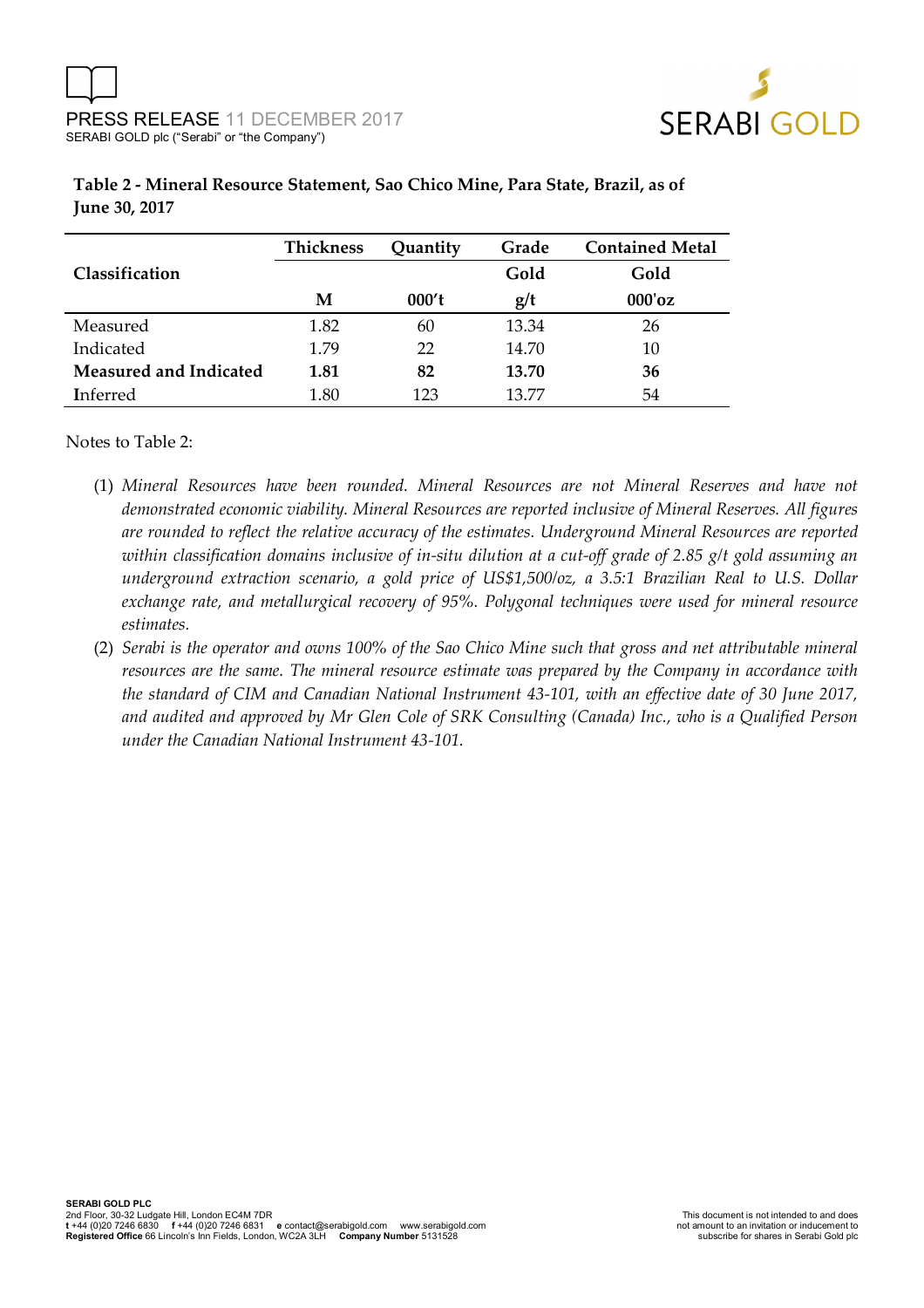

## **Mineral Reserve Estimates**

The current Mineral Reserve estimates for the Palito Mine (Table 3) and Sao Chico Mine (Table 4) are based on data as at June 30, 2017.

|      | Table 3 - Mineral Reserves Statement, Palito Mine, Para State, Brazil, as of June 30, |  |  |
|------|---------------------------------------------------------------------------------------|--|--|
| 2017 |                                                                                       |  |  |

|                            | Quantity | Grade |               | <b>Contained Metal</b> |                 |
|----------------------------|----------|-------|---------------|------------------------|-----------------|
| Classification             |          | Gold  | Copper        | Gold                   | Copper          |
|                            | 000't    | g/t   | $\frac{0}{0}$ | 000'oz                 | t               |
| Underground                |          |       |               |                        |                 |
| Proven                     | 265      | 9.77  | 0.46          | 83                     | 1,219           |
| Probable                   | 276      | 7.64  | 0.39          | 68                     | 1,076           |
| <b>Surface Stockpiles</b>  |          |       |               |                        |                 |
| Proven                     | 12       | 3.15  |               | 1                      |                 |
| <b>Tailings</b>            |          |       |               |                        |                 |
| Proven                     | 60       | 2.70  |               | 5                      | $\qquad \qquad$ |
| Combined                   |          |       |               |                        |                 |
| Proven                     | 337      | 8.28  | 0.36          | 90                     | 1,219           |
| Probable                   | 276      | 7.64  | 0.39          | 68                     | 1,076           |
| <b>Proven and Probable</b> | 613      | 7.99  | 0.37          | 157                    | 2,295           |

Notes to Table 3:

- (1) *Mineral Reserves have been rounded to reflect the relative accuracy of the estimates. Proven Underground Mineral Reserves are reported within the Measured classification domain, and Probable Underground Mineral Reserves are reported within the Indicated classification domain. Proven and Probable Underground Mineral Reserves are inclusive of external mining dilution and mining loss and are reported at a cut-off grade of 3.70 g/t gold assuming an underground extraction scenario, a gold price of US\$1,250/oz, a 3.5:1 Brazilian Real to U.S. Dollar exchange rate, and metallurgical recovery of 91%. Proven Mineral Reserves surface stockpiles and tailings are reported at a cut-off grade of 1.95 g/t gold assuming a gold price of US\$1,250/oz, a 3.5:1 Brazilian Real to U.S. Dollar exchange rate, and metallurgical recovery of 78%.*
- (2) *Serabi is the operator and owns 100% of the Palito Mine such that gross and net attributable mineral reserves are the same. The mineral reserve estimate was prepared by the Company in accordance with the standard of CIM and Canadian National Instrument 43-101, with an effective date of 30 June 2017, and audited and approved by Mr Timothy Olson of SRK Consulting (US) Inc., who is a Qualified Person under the Canadian National Instrument 43-101.*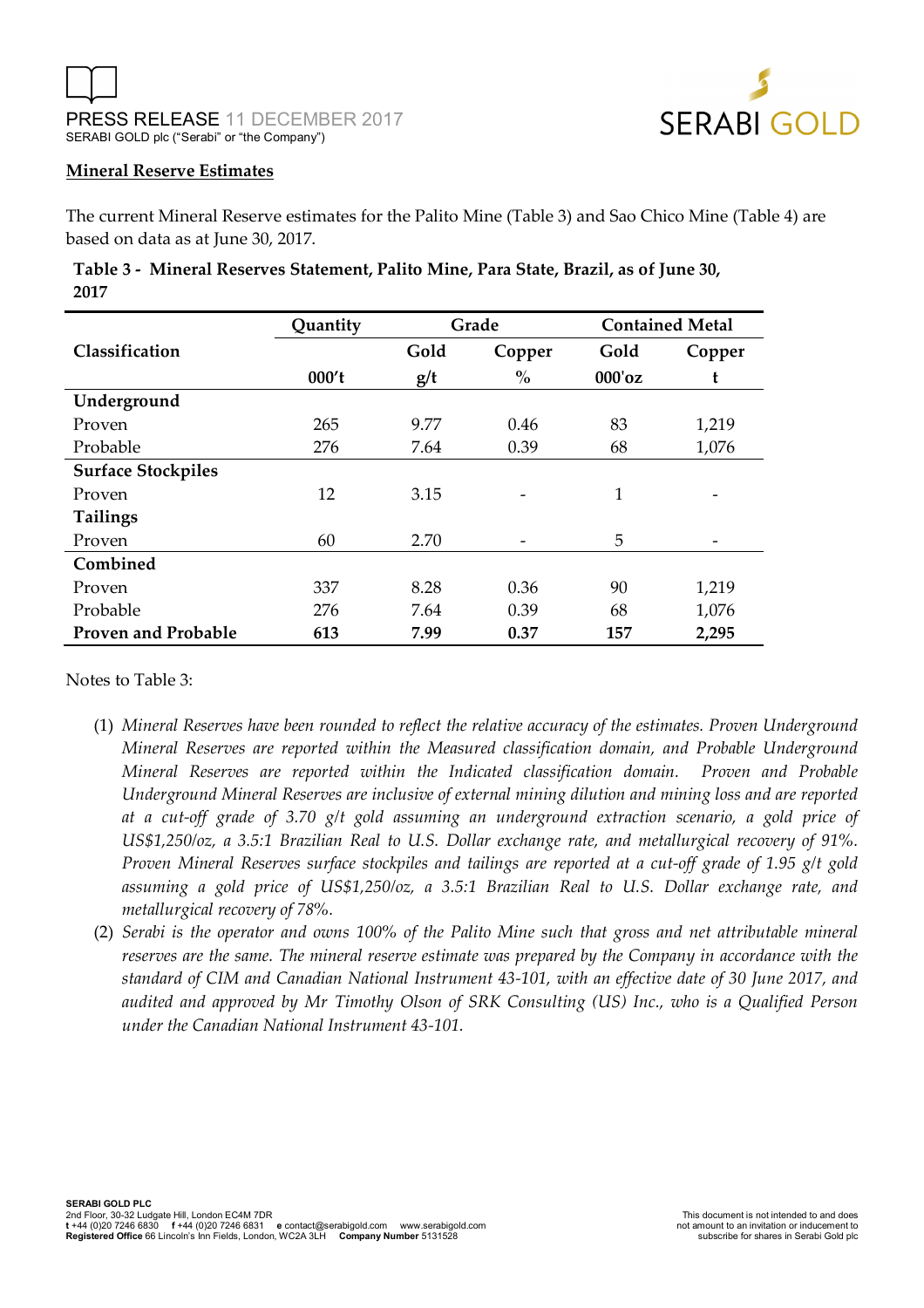

|                            | Quantity | Grade | <b>Contained Metal</b> |
|----------------------------|----------|-------|------------------------|
| Classification             |          | Gold  | Gold                   |
|                            | 000't    | g/t   | 000'oz                 |
| Underground                |          |       |                        |
| Proven                     | 65       | 8.15  | 17                     |
| Probable                   | 25       | 9.15  | 7                      |
| <b>Proven and Probable</b> | 90       | 8.43  | 24                     |

**Table 4 - Mineral Reserves Statement, Sao Chico Mine, Para State, Brazil, as of June 30, 2017** 

## Notes to Table 4:

- (1) *Mineral Reserves have been rounded to reflect the relative accuracy of the estimates. Proven Underground Mineral Reserves are reported within the Measured classification domain, and Probable Underground Mineral Reserves are reported within the Indicated classification domain. Proven and Probable Underground Mineral Reserves are inclusive of external mining dilution and mining loss and are reported at a cut-off grade of 3.45 g/t gold assuming an underground extraction scenario, a gold price of US\$1,250/oz, a 3.5:1 Brazilian Real to U.S. Dollar exchange rate, and metallurgical recovery of 95%*
- (2) *Serabi is the operator and owns 100% of the Sao Chico Mine such that gross and net attributable mineral reserves are the same. The mineral reserve estimate was prepared by the Company in accordance with the standard of CIM and Canadian National Instrument 43-101, with an effective date of 30 June 2017, and audited and approved by Mr Timothy Olson of SRK Consulting (US) Inc., who is a Qualified Person under the Canadian National Instrument 43-101.*

## **Qualified Persons and Quality Control**

The scientific and technical information contained in this news release pertaining to the Tapajos Operations has been reviewed and approved by the following qualified persons under National Instrument 43-101 – Standards of Disclosure for Mineral Projects ("NI 43-101"):

- Glen Cole, MSc Geology, P.Geo., Principal Consultant (Geology), SRK Consulting (Canada) Inc.
- Timothy Olson, Bsc Mining, FAusIMM, Principal Consultant (Mining), SRK Consulting (US) Inc.

The mineral resource estimates for the Palito and Sao Chico mines were prepared by Serabi Gold plc and audited and approved by Glen Cole of SRK Consulting (Canada) Inc.

The mineral reserve estimates for the Palito and Sao Chico mines were prepared by Serabi Gold plc and audited and approved by Timothy Olson of SRK Consulting (U.S.) Inc.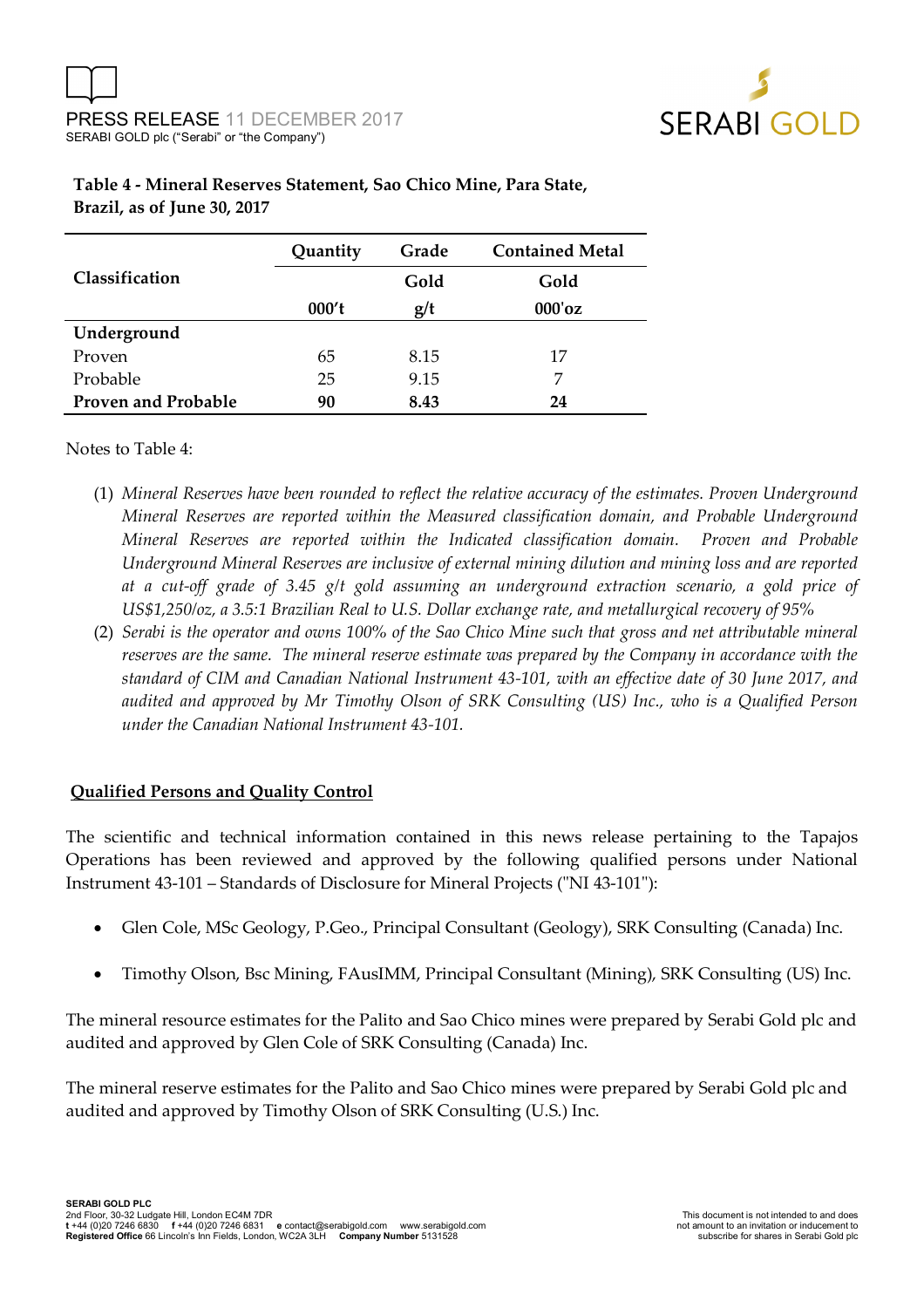



The qualified persons have verified the information disclosed herein, including the sampling, preparation, security and analytical procedures underlying the information or opinions contained in this announcement in accordance with standards appropriate to their qualifications.

## **Technical Report**

A Technical Report is currently being prepared by SRK Consulting (US) Inc. in accordance with NI 43- 101 and will be filed on SEDAR (www.sedar.com) and on the Company's website within 45 days of this news release.

### **Historical Estimates**

Historical resources estimates for the Palito ore-body are documented in the technical report entitled Preliminary Economic Assessment for the Jardim Do Ouro Project, Para State, Brazil dated June 28, 2012 which is filed on the Company's website at www.serabigold.com and SEDAR at www.sedar.com.

Historical resources estimates for the Sao Chico ore-body are documented in the technical report entitled Mineral Resource Estimate on the Sao Chico Gold Project, Brazil dated October 15, 2012 which is filed on the Company's website at www.serabigold.com.

This announcement is inside information for the purposes of Article 7 of Regulation 596/2014.

### **Enquiries**

**SERABI GOLD plc** 

**Clive Line t** +44 (0)20 7246 6830 Finance Director **m** +44 (0)7710 151692

**Michael Hodgson t** +44 (0)20 7246 6830<br>Chief Executive **m** +44 (0)7799 473621 m +44 (0)7799 473621

**e** contact@serabigold.com

www.serabigold.com

#### **BEAUMONT CORNISH Limited**

**Nominated Adviser & Financial Adviser**  Roland Cornish **t** +44 (0)20 7628 3396 Michael Cornish **t** +44 (0)20 7628 3396

# **PEEL HUNT LLP**

**UK Broker** Ross Allister **t** +44 (0)20 7418 8900

#### **Blytheweigh UK Financial PR**

Tim Blythe **t** +44 (0)20 7138 3204

Camilla Horsfall **t** +44 (0)20 7138 3224

Chris Burrows **t** +44 (0)20 7418 8900

Copies of this release are available from the Company's website at **www.serabigold.com** 

#### **Forward-looking statements**

Certain statements in this announcement are, or may be deemed to be, forward looking statements. Forward looking statements are identified by their use of terms and phrases<br>such as "believe", "could", "should" ''envisage'', "estimate", "intend", "may'', "plan", "will"<br>or the negative of those, variations o on the Directors' current expectations and assumptions regarding the Company's future growth, results of operations, performance, future capital and other expenditures (including the amount, nature and sources of funding thereof), competitive advantages, business prospects and opportunities. Such forward looking statements reflect the Directors' current beliefs and assumptions and are based on information currently available to the Directors. A number of factors could cause actual results to differ materially from the results discussed in the forward looking statements including risks associated with vulnerability to general economic and business conditions, competition, environmental and other regulatory changes, actions by governmental authorities, the availability of capital markets,<br>reliance on key personnel, uninsured and underinsured losses and other factors, many of<br>which are beyond the control of the Comp

**SERABI GOLD PLC** 

2nd Floor, 30-32 Ludgate Hill, London EC4M 7DR<br>t +44 (0)20 7246 6830 f +44 (0)20 7246 6831 e contact@serabigold.com www.serabigold.com not amount to an invitation or inducement to **Registered Office** 66 Lincoln's Inn Fields, London, WC2A 3LH **Company Number** 5131528 subscribe for shares in Serabi Gold plc

contained in this announcement are based upon what the Directors believe to be reasonable assumptions, the Company cannot assure investors that actual results will be consistent with such forward looking statements.

#### **Qualified Persons Statement**

The scientific and technical information contained within this announcement has been reviewed and approved by Michael Hodgson, a Director of the Company. Mr Hodgson is an Economic Geologist by training with over 25 years' experience in the mining industry. He holds a BSc (Hons) Geology, University of London, a MSc Mining Geology, University of Leicester and is a Fellow of the Institute of Materials, Minerals and Mining and a Chartered Engineer of the Engineering Council of UK, recognizing him as both a Qualified Person for the purposes of Canadian National Instrument 43-101 and by the AIM Guidance Note on Mining and Oil & Gas Companies dated June 2009.

*Neither the Toronto Stock Exchange, nor any other securities regulatory authority, has approved or disapproved of the contents of this news release.*